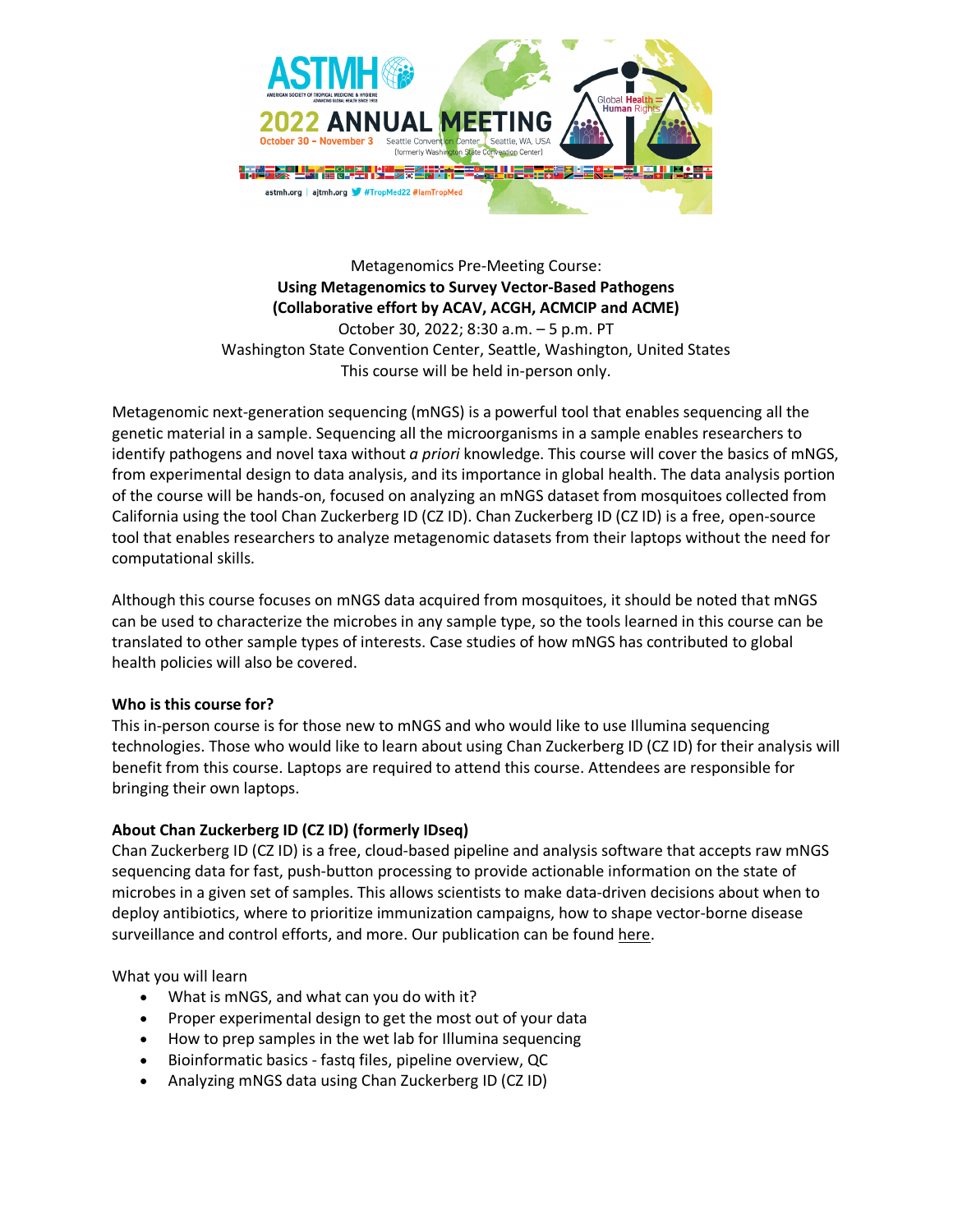### **Course Organizer:**

*Amy Krystosik, PhD, MPH, Data Scientist, Chan Zuckerberg Initiative, Redwood City, California, United States*

### **Instructors:**

*Vida Ahyong, PhD, Scientist, Chan Zuckerberg Biohub, San Francisco, California, United States*

*Liz Fahsbender, PhD, Product Application Scientist, Chan Zuckerberg Initiative, Redwood City, California, United States*

*Juliana Gil, PhD, Scientist, Chan Zuckerberg Biohub, San Francisco, California, United States*

*Katrina Kalantar, PhD, Computational Biologist, Chan Zuckerberg Initiative, Redwood City, California, United States*

*Jessica Manning, MD, MSc, Laboratory of Malaria and Vector Research, NIAID, NIH, Rockville, Maryland, United States & International Center of Excellence in Research, NIAID, NIH, Phnom Penh, Cambodia*

### **AGENDA**

- 8 a.m. Light Continental Breakfast
- 8:30 a.m. **Case Study: Real-World Application of mNGS** *Jessica Manning, MD, MSc*

### 9 a.m. **Wet Lab Methods**

*Vida Ahyong, PhD and Juliana Gil, PhD* Introduction to mNGS

- Why is it useful?
- How does it differ from other methods such as 16s rRNA sequencing or wholegenome sequencing?
- Detection of viruses!

Sequencing technologies/wet lab methods

- Proper lab setup
- Sample collection and preparation
- Loading the sequencer

#### 11 a.m. **Bioinformatics Intro**

*Liz Fahsbender, PhD and Katrina Kalantar, PhD* Bioinformatics basics

- FASTQ files
- Assemblies
- Public databases
- BLAST

mNGS pipeline

- Available tools
- What is needed to run them

Noon Lunch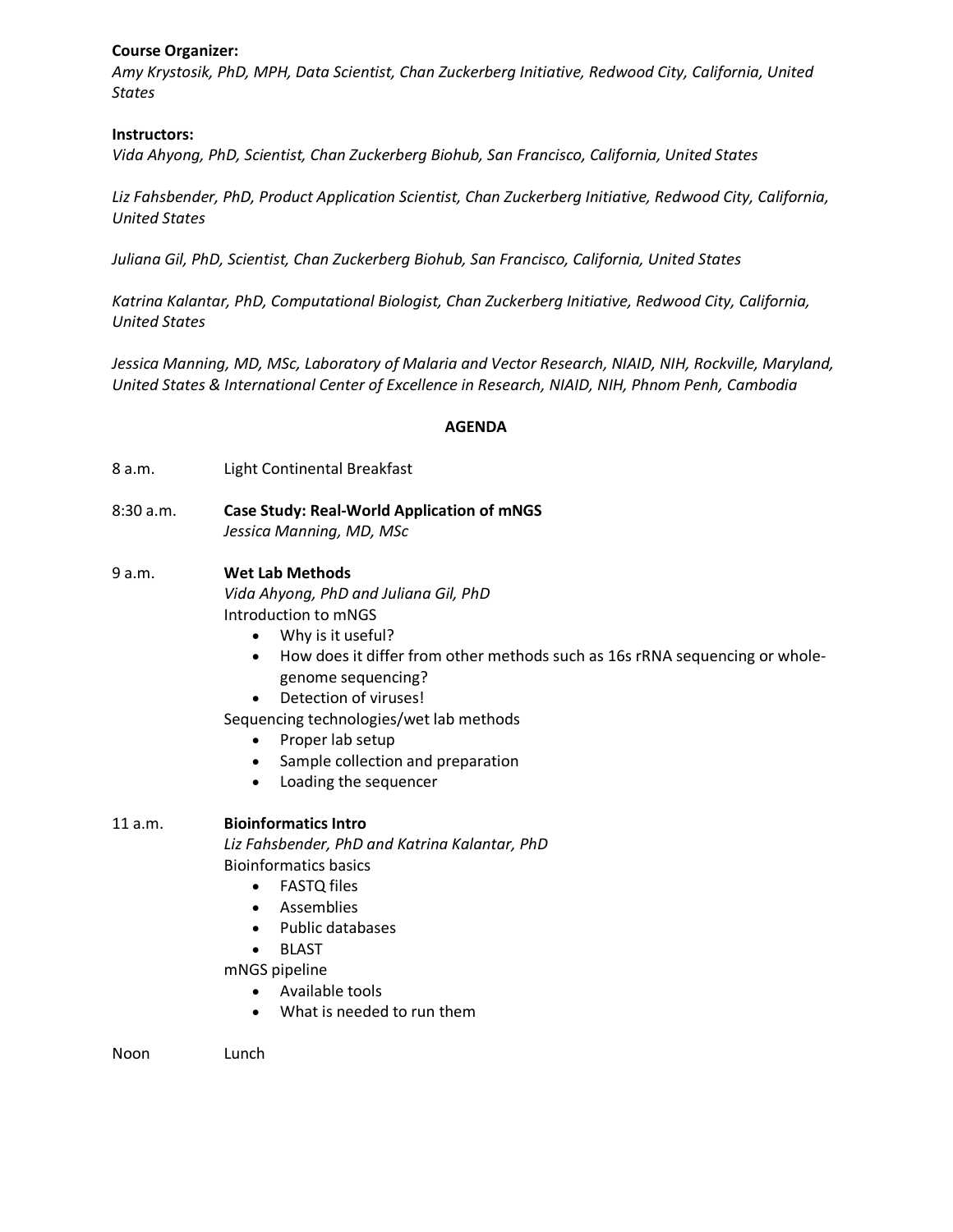# 1 p.m. **Chan Zuckerberg ID (CZ ID) Introduction and Hands-On Activity (Coffee break included)**

*Liz Fahsbender, PhD and Katrina Kalantar, PhD* Quality control

- How to analyze your dataset
- mNGS pipeline

# Analyze dataset

- Create and apply a background model
- Identify pathogens of interest
- Identify contaminants
- Identify false positives
- Build consensus genome/pipeline overview

Heatmap - how to identify pathogens of interest, contamination, patterns Creating and reading a phylogenetic tree

5 p.m. Course Adjourns

# **Faculty Bio's**

**Vida Ahyong, PhD,** is a Scientist on the Rapid Response Team at the Chan Zuckerberg Biohub with a background in malaria genomics, host-pathogen interactions, bacterial metabolism, and bioinformatics. Vida is training scientists worldwide to use new tools and technologies to identify and detect pathogens through metagenomic sequencing.

**Liz Fahsbender, PhD,** is a Product Application Scientist on the Chan Zuckerberg ID (CZ ID) team at the Chan Zuckerberg Initiative, where she trains scientists on how to use Chan Zuckerberg ID (CZ ID) and relays their needs back to the team. She has a background in viral metagenomics and pathogen identification, with experience identifying novel viruses.

**Juliana Gil, PhD,** is a scientist on the Rapid Response Team at the Chan Zuckerberg Biohub. Her background is in molecular host-microbe interactions in plant systems. Her research has focused on functional genomics of agricultural relevant diseases and ecological genomics in food models. She is now applying her experience in detecting human infectious diseases and training teams to apply metagenomic sequencing to investigate the etiology of diseases.

**Katrina Kalantar, PhD,** is a Computational Biologist on the Chan Zuckerberg ID (CZ ID) Team at the Chan Zuckerberg Initiative, where she works on the bioinformatics pipeline. She has a background in metagenomics and host transcriptomics, with specific research experience in using these tools to understand infectious diseases.

**Jessica Manning, MD, MSc,** is an infectious diseases physician-scientist based in Cambodia, where she leads NIAID's International Center of Excellence in Research as part of its Laboratory of Malaria and Vector Research. The center is a collaborative team with the Cambodian Ministry of Health's National Center for Entomology, Parasitology and Malaria Control and is primarily focused on translational and clinical research surrounding vector-borne diseases such as dengue and multi-drug resistant malaria in Southeast Asia.